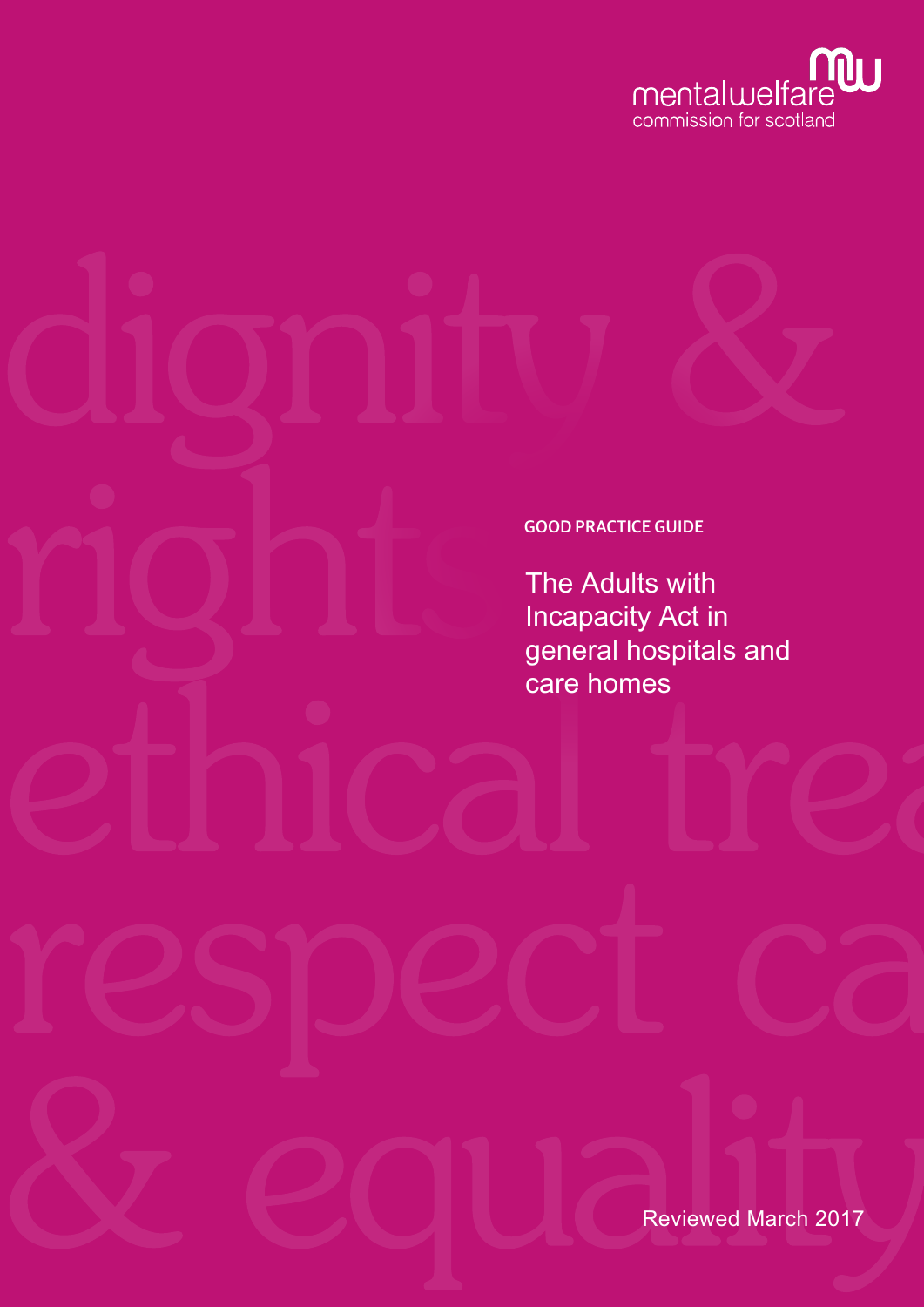This document was reviewed in Spring 2017 in light of changes to the Mental Health Act. It was orginally published in August 2016.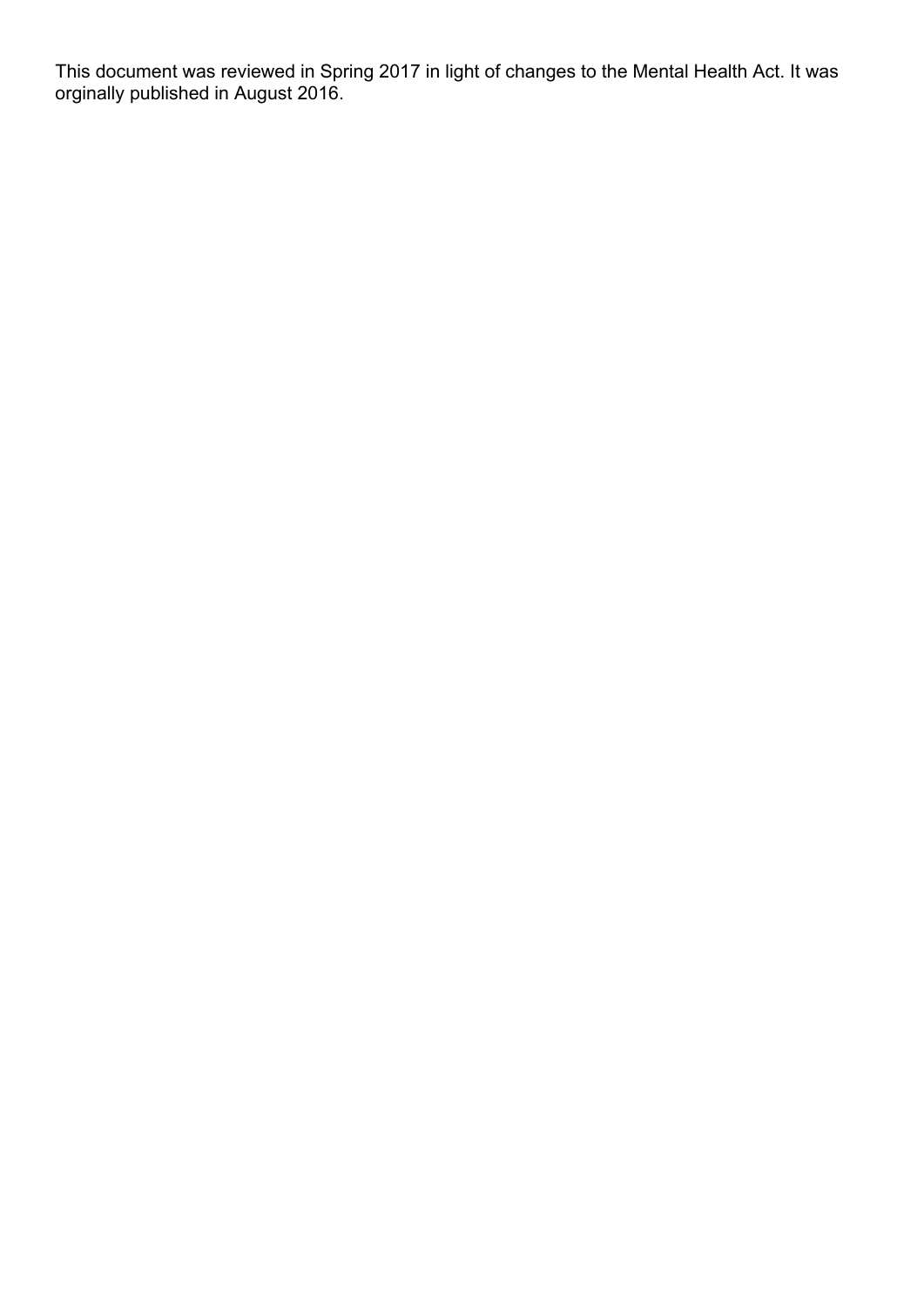# **Contents**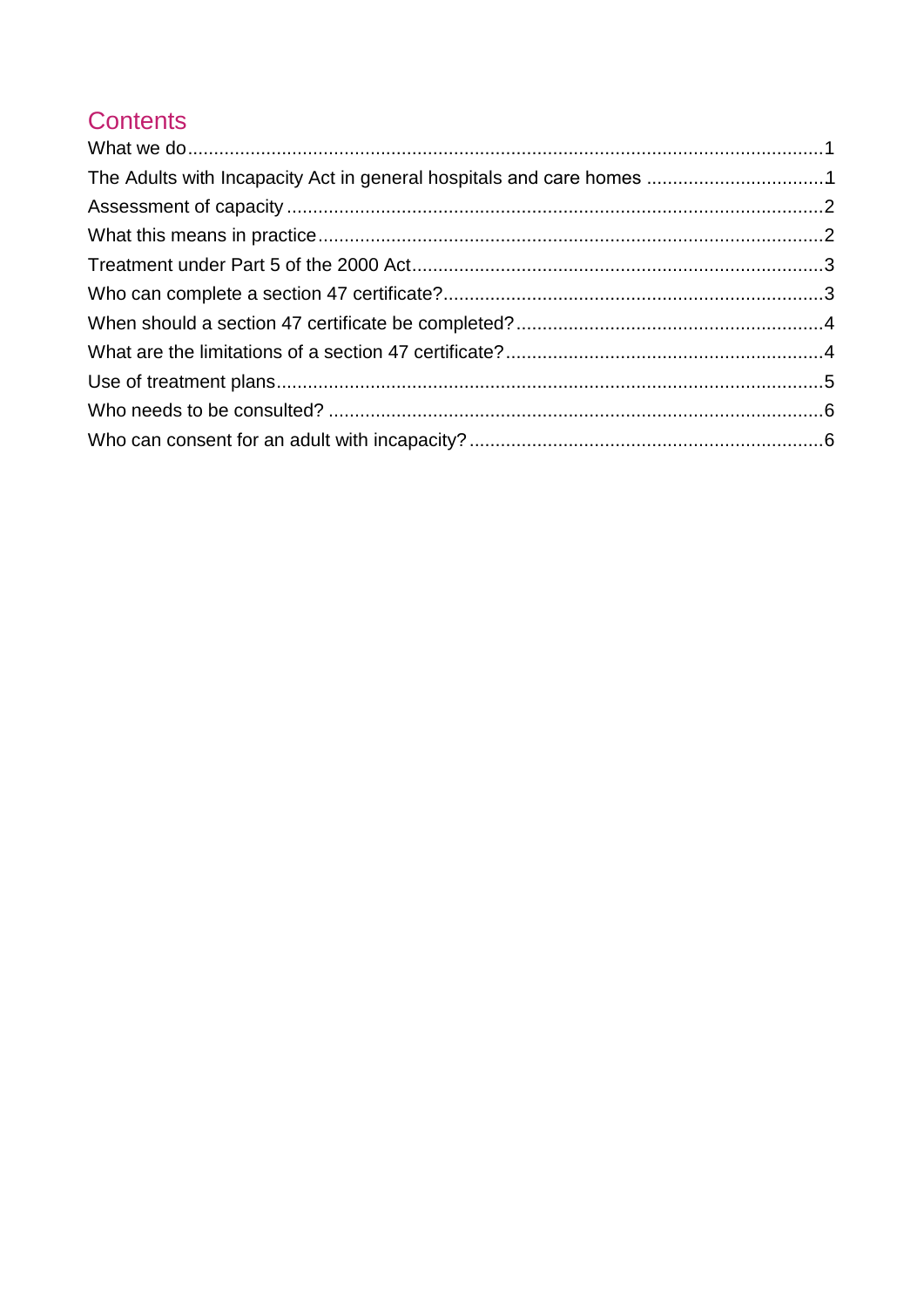## <span id="page-3-0"></span>What we do

We protect and promote the human rights of people with mental health problems, learning disabilities, dementia and related conditions.

We do this by:

- Checking if individual care and treatment are lawful and in line with good practice.
- Empowering individuals and their carers through advice, guidance and information.
- Promoting best practice in applying mental health and incapacity law.
- Influencing legislation, policy and service development.

# <span id="page-3-1"></span>The Adults with Incapacity Act in general hospitals and care homes

The Adults with Incapacity (Scotland) Act 2000<sup>1</sup>, (the 2000 Act) sets out how decisions can be made for individuals who do not have capacity. It covers decisions made about welfare, property and finances. Individuals who have a mental illness, learning disability or dementia are often assisted by the use of this piece of legislation. The Act stresses an approach to the assessment of incapacity that is decision, or action, specific, with a patient's capacity not being considered as an "all or nothing" entity.

The 2000 Act sets out the arrangements for the:

- Giving of medical treatment.
- Granting of intervention orders which allow for one-off decisions to be made on behalf of the individual.
- Appointment of proxies such as power of attorneys and welfare and financial guardians who have the authority to make decisions on behalf of a patient.

The 2000 Act sets out principles that guide decisions made on behalf of people who lack capacity. The principles are as follows:

- **Any actions taken on behalf of an individual must benefit them.**
- **Any action must be the least restrictive option that will achieve the desired effect.**
- **Before making a decision on behalf of a patient, account should be taken of the individual's past and present views and preferences.**
- **The guardian, attorney, relatives and carers of an individual should be consulted before any decision is made on behalf of the individual.**
- **Any action involving a patient who lacks capacity must encourage them to develop and exercise as much skill as possible in making decisions or taking action.**

<span id="page-3-2"></span><sup>1</sup> <http://www.legislation.gov.uk/asp/2000/4/contents>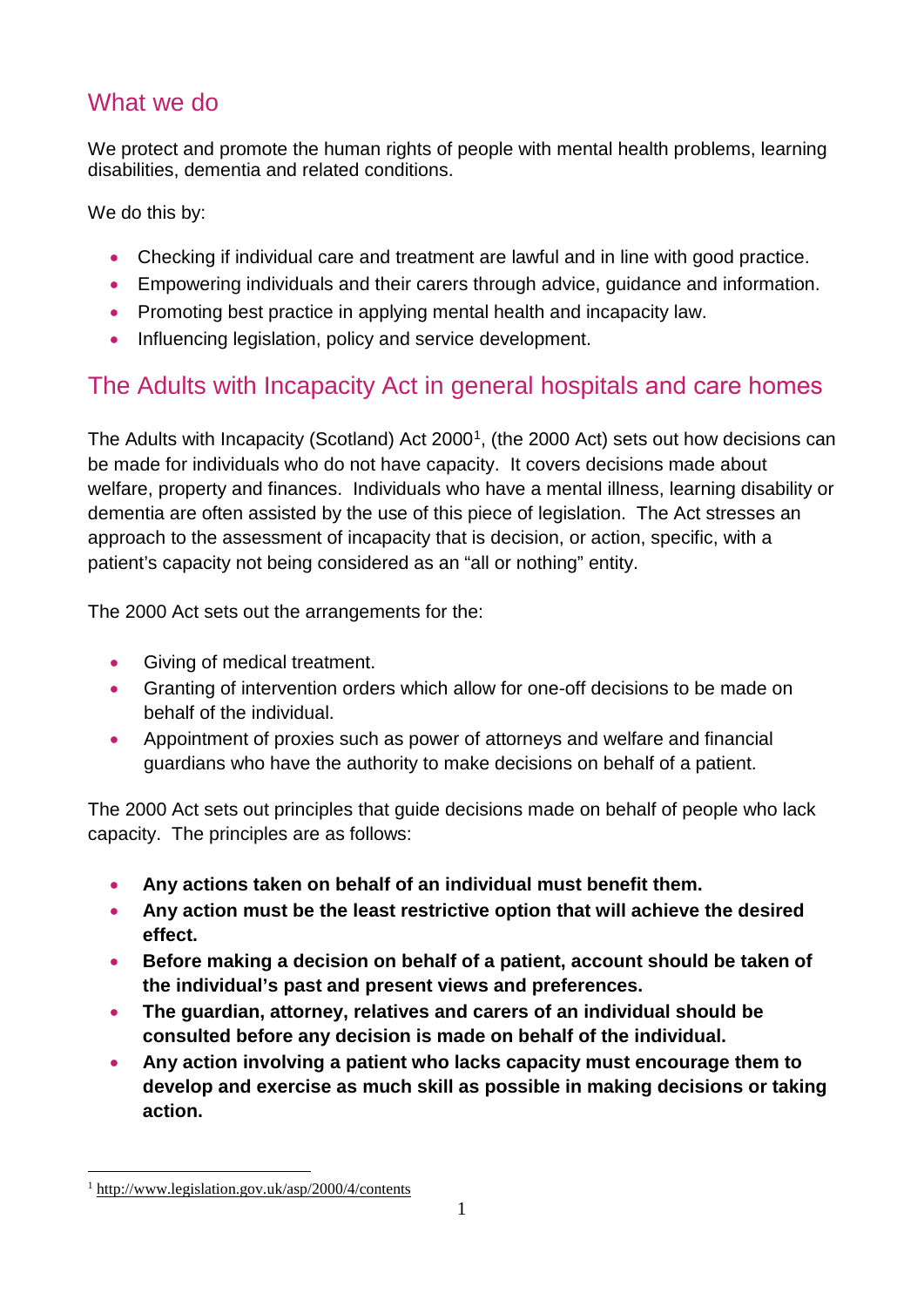# <span id="page-4-0"></span>Assessment of capacity

Patients should be treated with full consent to the treatment proposed unless they lack capacity. Any treatment of a competent patient without consent might be considered assault.

Capacity is presumed unless the patient is unable to:

- **Understand broadly what the treatment is, its purpose and nature and why it is being proposed;**
- **Understand its principal benefits, risks and alternatives and be able to make a choice;**
- **Understand in broad terms what the consequences will be of not receiving the proposed treatment;**
- **Retain the information for long enough to use it and weigh it in the balance in order to arrive at a decision; and**
- **Communicate that decision.**

A problem for this definition, and the definition in the 2000 Act, is the issue of memory. Our view is that the person must be able to retain information for long enough to make a decision. We believe he/she must:

- Remember the decision; and/or
- Make the same decision consistently given the same information; and/or
- Agree with a record of that decision.

## <span id="page-4-1"></span>What this means in practice

#### **Treatment under common law "principle of necessity"**

#### *Case Study 1*

*Mr E is a 19 year old man who was been involved in a road traffic accident. He has been brought into the Accident and Emergency department and is unconscious. He has sustained potentially life-threatening injuries, all of which require urgent attention.*

Mr E lacks capacity as he is unable to understand or communicate due to his head injury. It would not be prudent to wait to see whether he regains consciousness and assess his capacity before treating him. Under common law, practitioners have a duty of care in an emergency to take necessary action to safeguard a person who is unable to consent and without treatment would come to significant harm. In this case, what is required is clear documentation within the casenotes of the treatment given and why it was required under common law.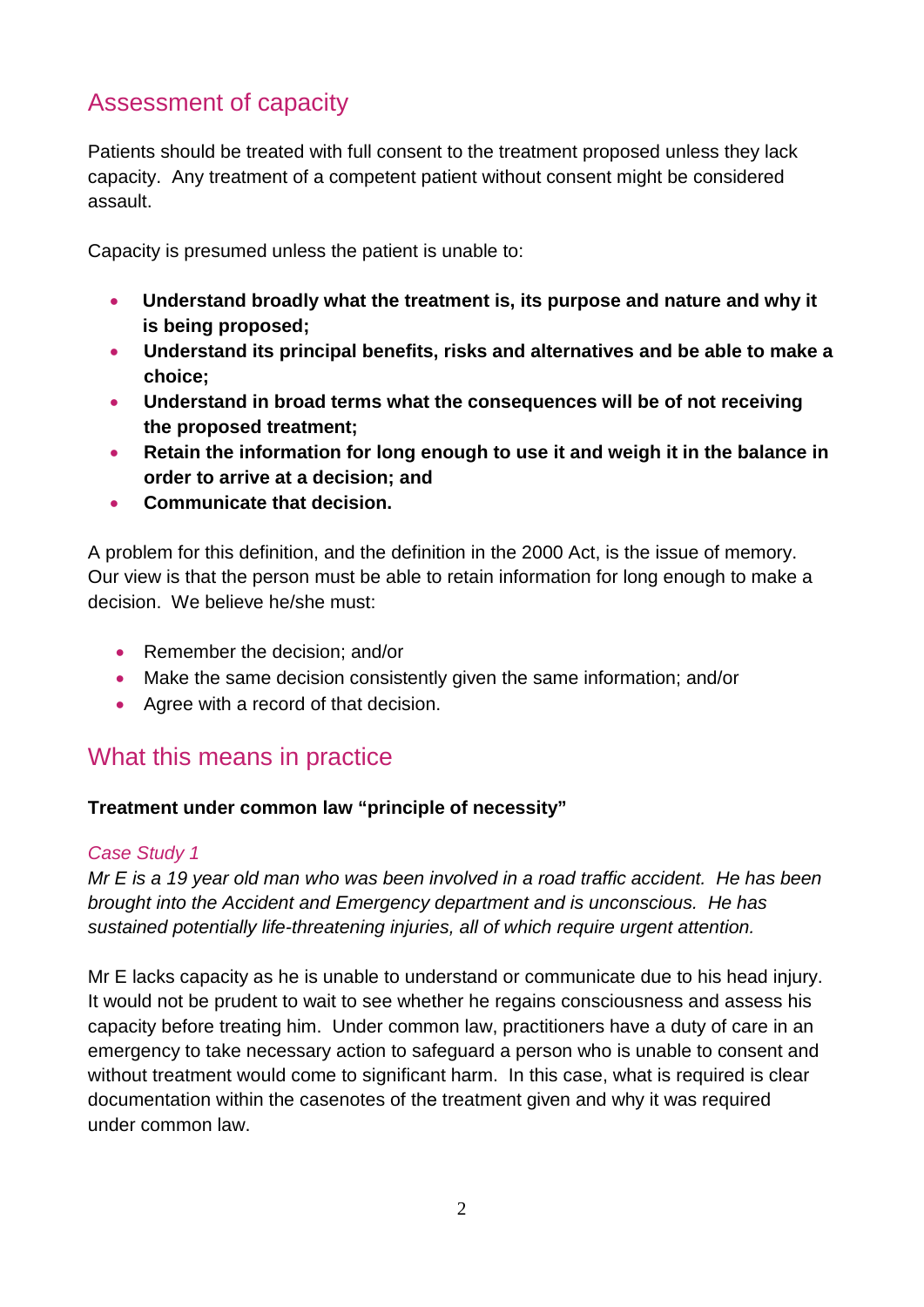# <span id="page-5-0"></span>Treatment under Part 5 of the 2000 Act

The law in Scotland presumes that adults, those aged 16 years or over, are capable of making decisions. However, in a general hospital or care home setting, staff will often be faced with individuals who are not capable of making decisions relating to medical treatment. Common examples of when this might occur include patients suffering from delirium, dementia or learning disability. When a patient has been determined to lack capacity to consent to medical treatment, it can be given under the authority of Part 5 of the 2000 Act<sup>2</sup> following the completion of a section 47 medical treatment certificate.

#### *Case Study 2*

*Ms F is a 75 year old lady with a diagnosis of vascular dementia. She also has multiple physical health problems. Her son has welfare power of attorney. She is admitted to the general hospital following a fall at home where she sustained a broken hip. Basic investigations, treatment for her fracture and her ongoing physical problems were given under authority of a section 47 certificate and accompanying treatment plan. Her son was consulted by the doctor completing the certificate.*

It was appropriate for her care to be delivered under the authority of a section 47 certificate. As noted above, if an adult lacks capacity but is compliant, this certificate is still required and any intervention carried out without this in place may be considered unlawful.

## <span id="page-5-1"></span>Who can complete a section 47 certificate?

A number of practitioners are authorised to complete this certificate:

- a registered medical practitioner
- a dental practitioner\*
- an ophthalmic optician\*
- a registered nurse\* \*who has undergone training on the assessment of incapacity

A certificate issued by a healthcare professional other than a medical practitioner will only be valid within their own area of practice e.g. a dentist should only authorise dental treatment. The certificate itself is a standard document and can be found on the Scottish Government website[3.](#page-5-2) Guidance on its completion can be found in the Code of Practice (Third Edition) for practitioners authorised to carry out medical treatment or research under Part 5 of the 2000 Act<sup>4</sup>.

<sup>2</sup> <http://www.legislation.gov.uk/asp/2000/4/part/5>

<span id="page-5-2"></span><sup>3</sup> <http://www.gov.scot/Resource/Doc/254430/0086221.pdf>

<span id="page-5-3"></span><sup>4</sup> <http://www.gov.scot/Publications/2010/10/20153801/0>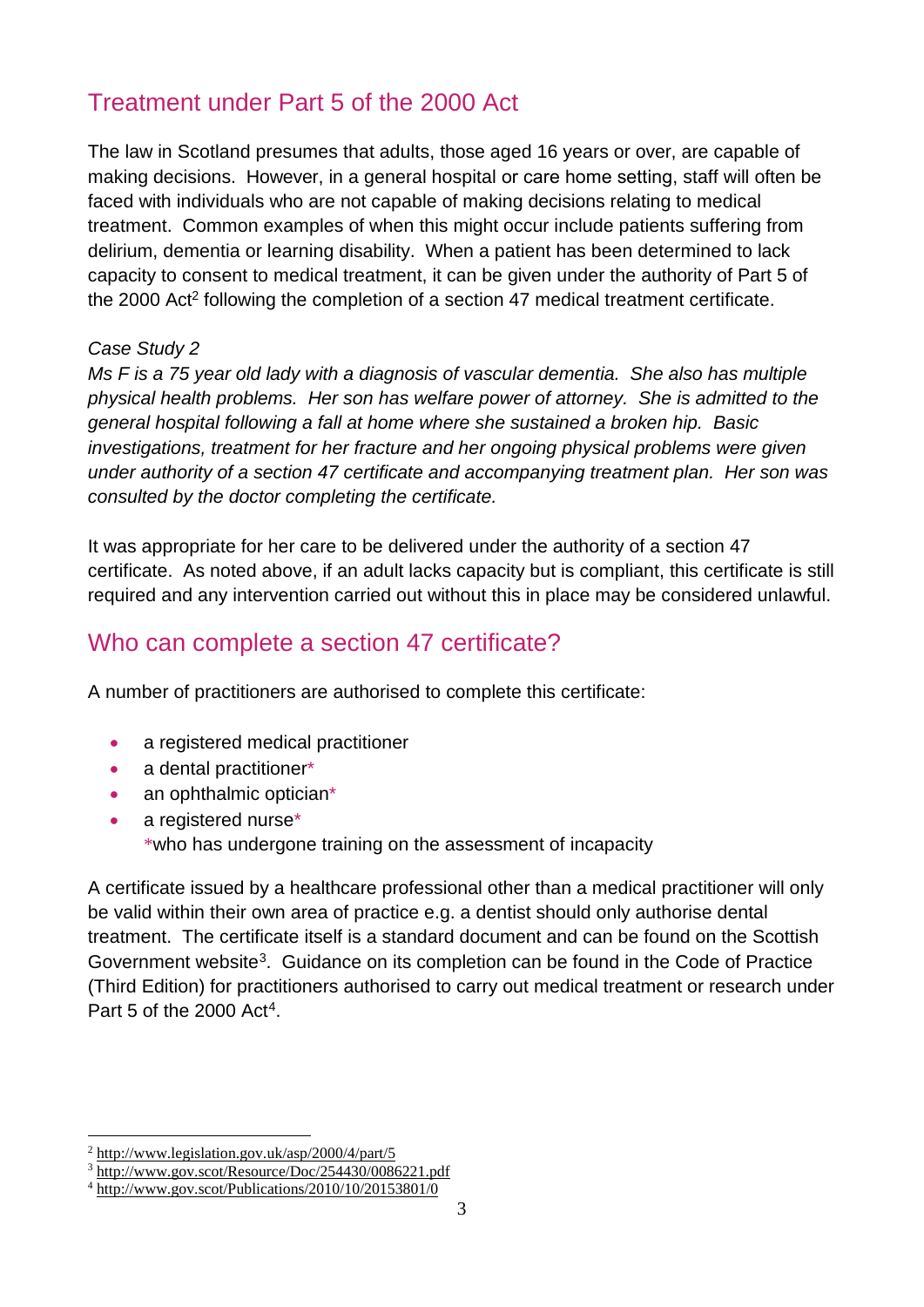Once completed, the section 47 certificate authorises treatment for up to three years, although the practitioner should keep capacity to consent to treatment under review at appropriate intervals.

# <span id="page-6-0"></span>When should a section 47 certificate be completed?

A section 47 certificate is required when a patient requires health care and is unable to consent. For more routine health care needs, multiple treatments should be covered by a treatment plan, which accompanies the section 47 certificate. Outwith this a separate section 47 certificate should be completed for each intervention following an assessment of capacity in each case. It is also important to bear in mind that the consent of an authorised proxy, such as a welfare power of attorney or guardian, should be sought in these circumstances where applicable, in addition to the completion of the certificate.

### <span id="page-6-1"></span>What are the limitations of a section 47 certificate?

If an adult with incapacity who is not formally detained under the Mental Health (Care and Treatment) (Scotland) Act 2003<sup>[5](#page-6-2)</sup> (the 2003 Act) requires treatment for a mental disorder, this may be lawfully given under the 2000 Act. If the adult refuses that treatment, this should be taken as an indication of their wishes. Should this situation arise, consideration should be given to whether it would be appropriate for the individual to be formally detained under the 2003 Act in order that they might benefit from the added protections which that Act offers. Advice could be sought from a psychiatrist and mental health officer, a section 47 certificate cannot be used to convey a patient to, or detain them in, hospital for treatment of mental disorder against their will. Also force should only be used where immediately necessary and for as short a time as possible.

There are treatments which a section 47 certificate cannot authorise.

These include:

*TREATMENTS REQURING THE APPROVAL OF THE COURT OF SESSION*

- *1. Neurosurgery for mental disorder.*
- *2. Sterilisation where there is no serious malfunction or disease of the reproductive organs.*
- *3. Surgical implantation of hormones for the purpose of reducing sex drive.*

<span id="page-6-2"></span><sup>5</sup> <http://www.legislation.gov.uk/asp/2003/13/contents>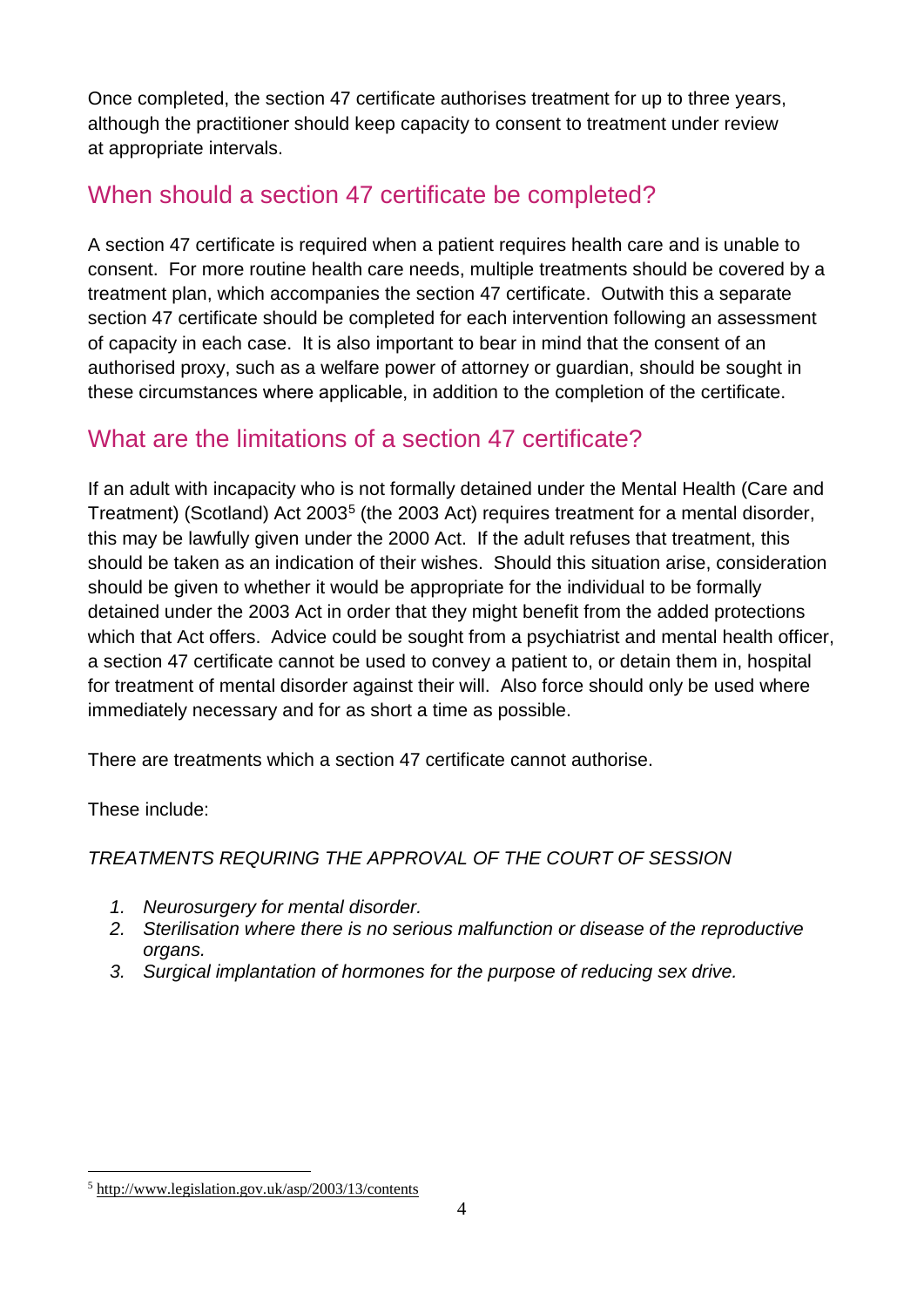#### *TREATMENTS APPROVED BY A PRACTITIONER APPOINTED BY MENTAL WELFARE COMMISSION (under section 48)*

- *1. Drug treatment for the purpose of reducing sex drive, other than surgical implantation of hormones.*
- *2. Electro-convulsive therapy (ECT) for mental disorder.*
- *3. Abortion.*
- *4. Any medical treatment which is considered likely by the medical practitioner primarily responsible for that treatment to lead to sterilisation as an unavoidable result.*

It can often be difficult to decide whether or not a section 47 certificate or the use of the mental health act is required for a given situation. For example, in an older adult ward or care home, a patient who lacks capacity may ask to be allowed to leave. Simple reorientation and persuasion may be enough to convince the patient to remain in the ward. In this case a section 47 certificate would be sufficient. However, if the person continually expresses a desire to leave or attempts to leave and has to be prevented from doing so then we do not think that the certificate gives authority for that level of intervention. In that situation we would recommend detention under mental health legislation if the necessary criteria are met.

## <span id="page-7-0"></span>Use of treatment plans

It will often be the case that patients in a general hospital or care home have multiple care needs that need to be addressed by AWI legislation. Where there is an ongoing healthcare need, the use of a treatment plan [is](#page-7-1) recommended. A copy of a treatment plan with examples can be found at the Scottish Government website<sup>6</sup>: In the same way as the section 47 certificate, the treat[me](#page-7-2)nt plan should be completed by the clinician with overall responsibility for the patient.

The treatment plan should be written so as to include all of the healthcare interventions that may be required during the time specified in the certificate. It is recommended that when a treatment plan is being used, in the area on a section 47 certificate where the "following treatment" is to be recorded, the phrase "See attached treatment plan" is used.

<span id="page-7-1"></span> $6$  <http://www.gov.scot/Publications/2010/10/20153801/9>

<span id="page-7-2"></span><sup>7</sup> <http://www.gov.scot/Publications/2010/10/20153801/2>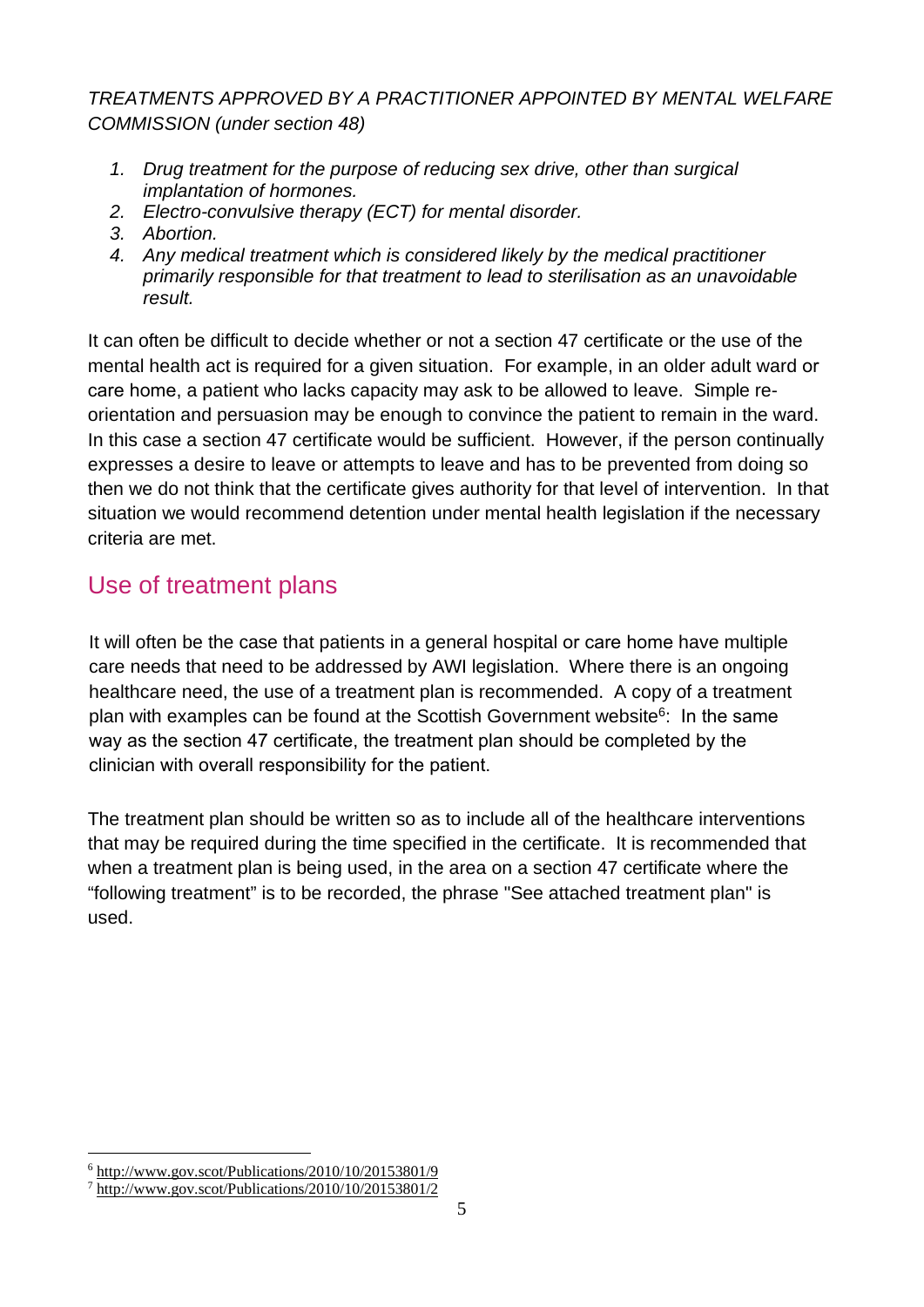Certain healthcare procedures, referred to as fundamental healthcare procedures, can be included. According to the code of practice, these include: nutrition, hydration, hygiene, skin care and integrity, elimination or relief of pain and discomfort, mobility, communication, eyesight, hearing, and oral hygiene. Each patient should be comprehensively assessed and foreseeable interventions that fall outside of these fundamental healthcare procedures should be listed separately, with a note made of whether or not the patient is felt to be capable or incapable of deciding on each intervention. This treatment plan should be reviewed annually. In the event that a new condition becomes apparent, an additional section 47 certificate should be completed or the treatment plan should be re-written, incorporating the relevant details.

## <span id="page-8-0"></span>Who needs to be consulted?

The section 47 certificate has a section which allows the clinician to clearly document who has been consulted in the creation of the plan. The names and designations of people consulted should be recorded in this section. This should include a relative of the patient. However, it is essential that if a patient has an appointed welfare attorney/guardian or person authorised under an intervention order then that person's opinion must be taken where practicable. Where the adult is in institutional care, the code of practice states that consultation with a senior member of care staff should be recorded on the plan.

## <span id="page-8-1"></span>Who can consent for an adult with incapacity?

It is made clear in the 2000 Act that it is possible for other parties to consent on behalf of a patient, provided that they have been granted the appropriate authority. The 2000 Act makes provisions for relatives and carers to be involved in two ways: through the appointing of welfare power of attorney and welfare guardianship orders.

Welfare power of attorney can be used to confer authority for a range of life decisions, from where a patient stays to who they are able to see and what medical treatment can be consented to. It is therefore important when working in the general hospital setting or care home to establish, in individuals who lack capacity, whether or not there is an appointed welfare power of attorney and to consult them as early as possible. Where a welfare power of attorney is present, they should be asked for a copy of the relevant documentation, which should be kept within the patient's casenotes.

A guardianship order is similar to a power of attorney in that it allows for a person to make decisions for a patient who no longer has capacity. Unlike a power of attorney, a guardian is someone who has been appointed by a court to act on behalf of the individual who lacks capacity. This can be for finances, welfare or both. Again, if a patient lacks capacity and has a welfare guardian, they may be able to consent on behalf of the patient. It is important to note that this should always be done with an accompanying section 47 certificate.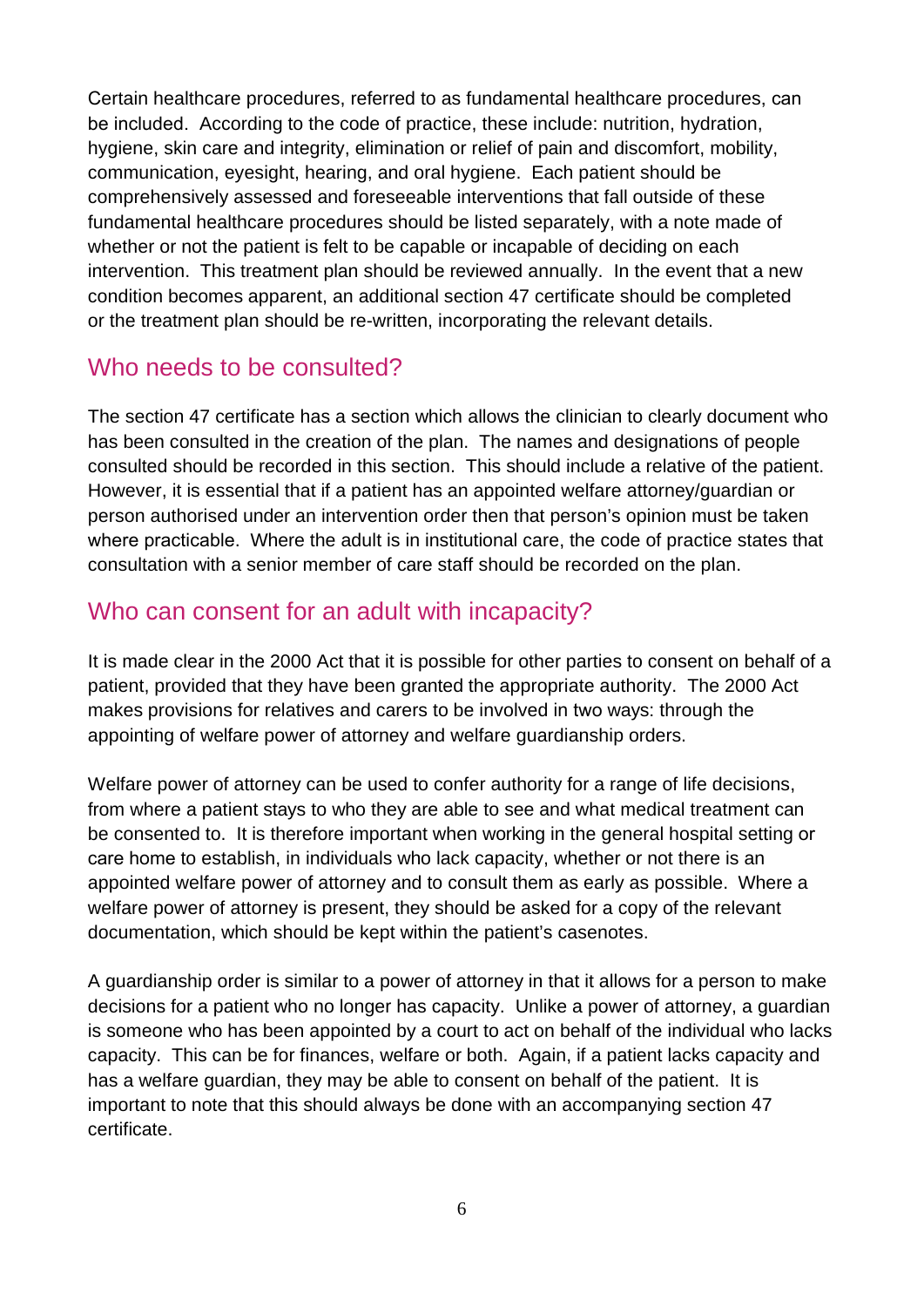In some instances consent maybe withheld and in these circumstances treatment may not be given. The 2000 Act contains arrangements to resolve such disputes under section 50. The Commission will identify a nominated practitioner to give an opinion on medical treatment, independent from the medical practitioner who issued the original certificate in these cases.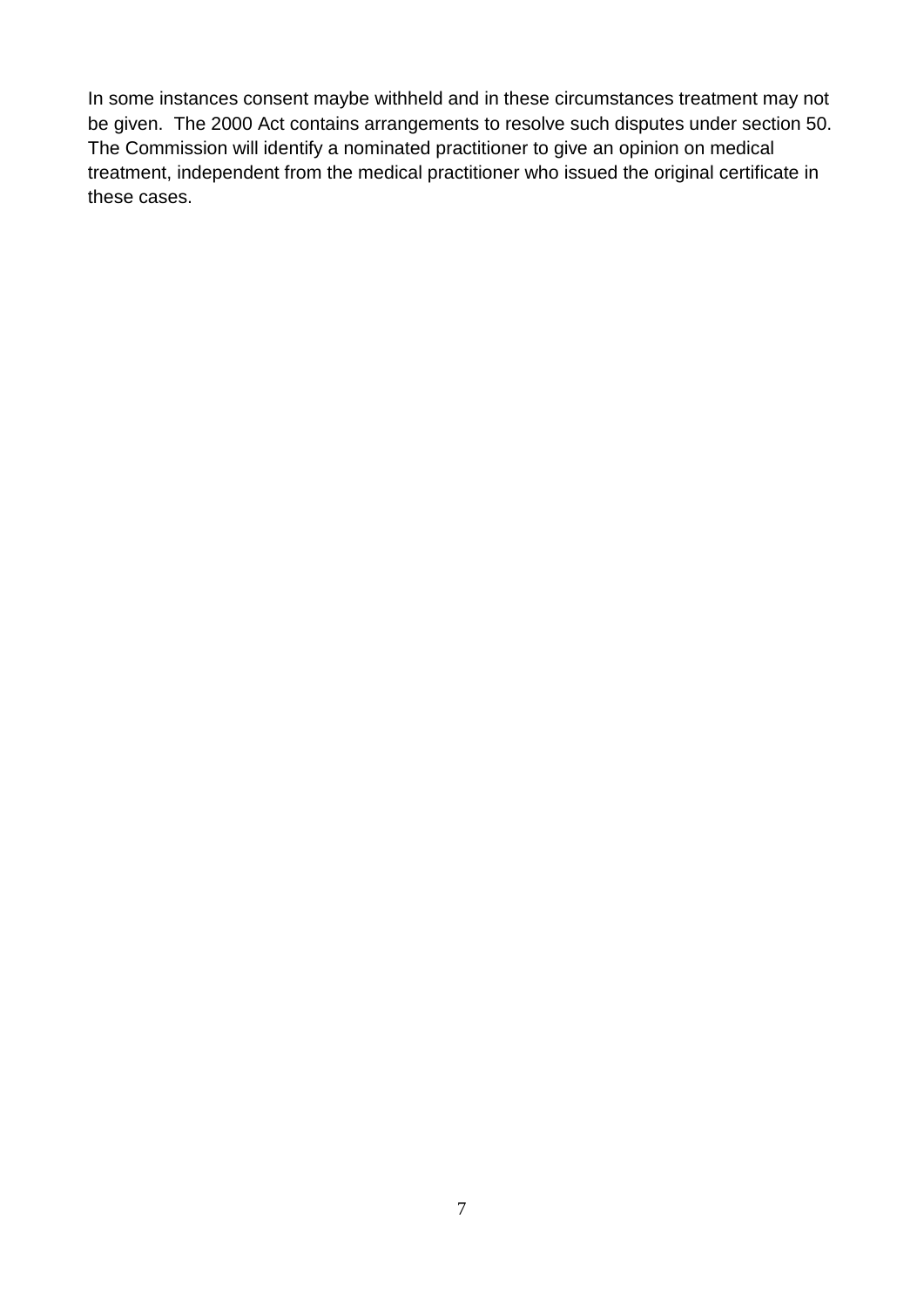